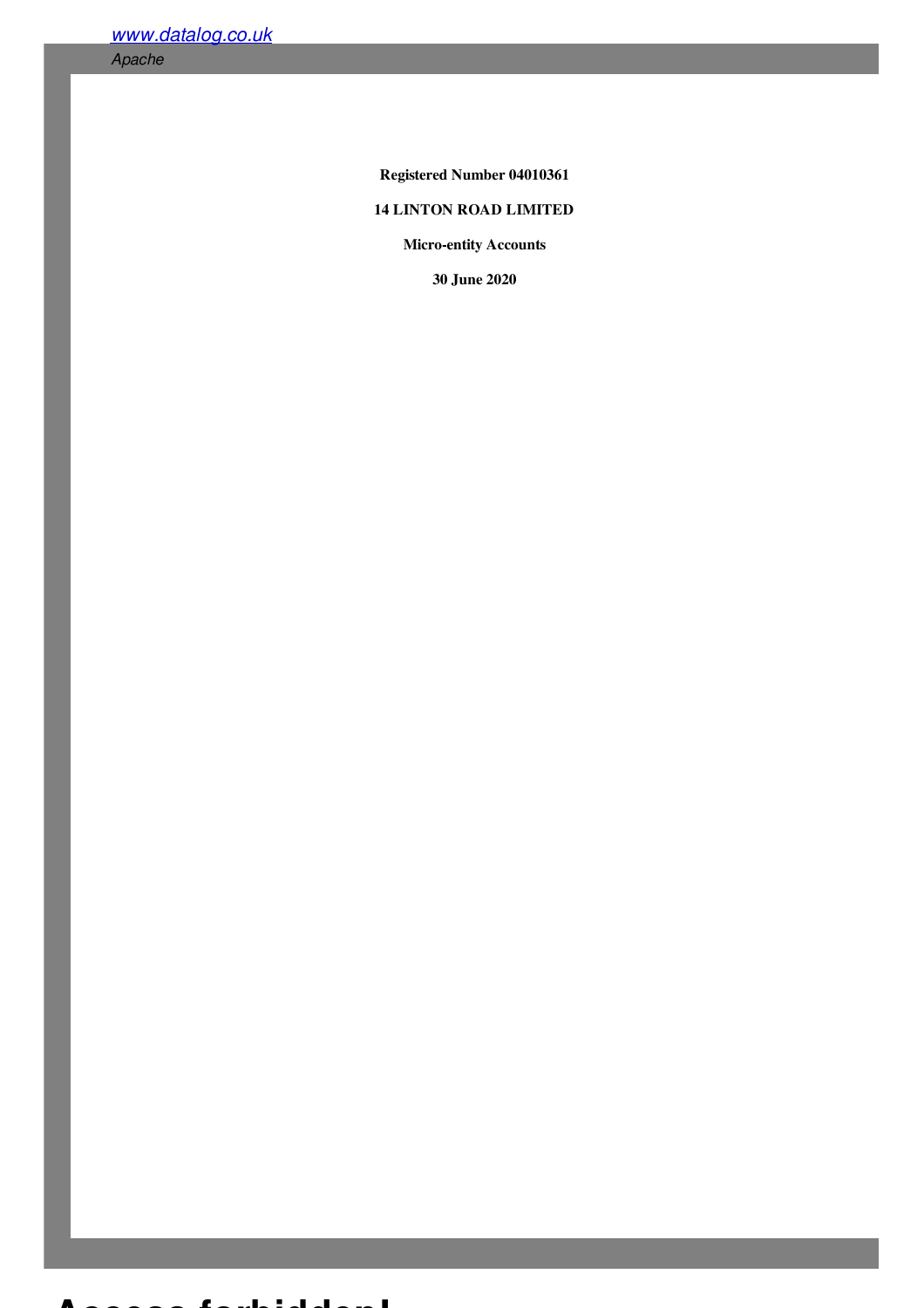*[www.datalog.co.uk](/)*

*Apache*

## 14 LINTON ROAD LIMITED Registered Number 04010361

## Micro-entity Balance Sheet as at 30 June 2020

|                                                | <b>Notes</b> | 2020  | 2019  |
|------------------------------------------------|--------------|-------|-------|
|                                                |              | £     | £     |
| <b>Fixed Assets</b>                            |              | 2,000 | 2,000 |
| <b>Current Assets</b>                          |              | 826   | 869   |
| Creditors: amounts falling due within one year |              |       | (100) |
| Net current assets (liabilities)               |              | 826   | 769   |
| <b>Total assets less current liabilities</b>   |              | 2,826 | 2,769 |
| Total net assets (liabilities)                 |              | 2,826 | 2,769 |
| <b>Capital and reserves</b>                    |              | 2,826 | 2,769 |

- For the year ending 30 June 2020 the company was entitled to exemption under section 477 of the Companies Act 2006 relating to small companies.
- The members have not required the company to obtain an audit in accordance with section 476 of the Companies Act 2006.
- The directors acknowledge their responsibilities for complying with the requirements of the Companies Act 2006 with respect to accounting records and the preparation of accounts.
- The accounts have been prepared in accordance with the micro-entity provisions and delivered in accordance with the provisions applicable to companies subject to the small companies regime.

Approved by the Board on 25 July 2020

And signed on their behalf by: Alison Whittle, Director

**Access forbidden!**